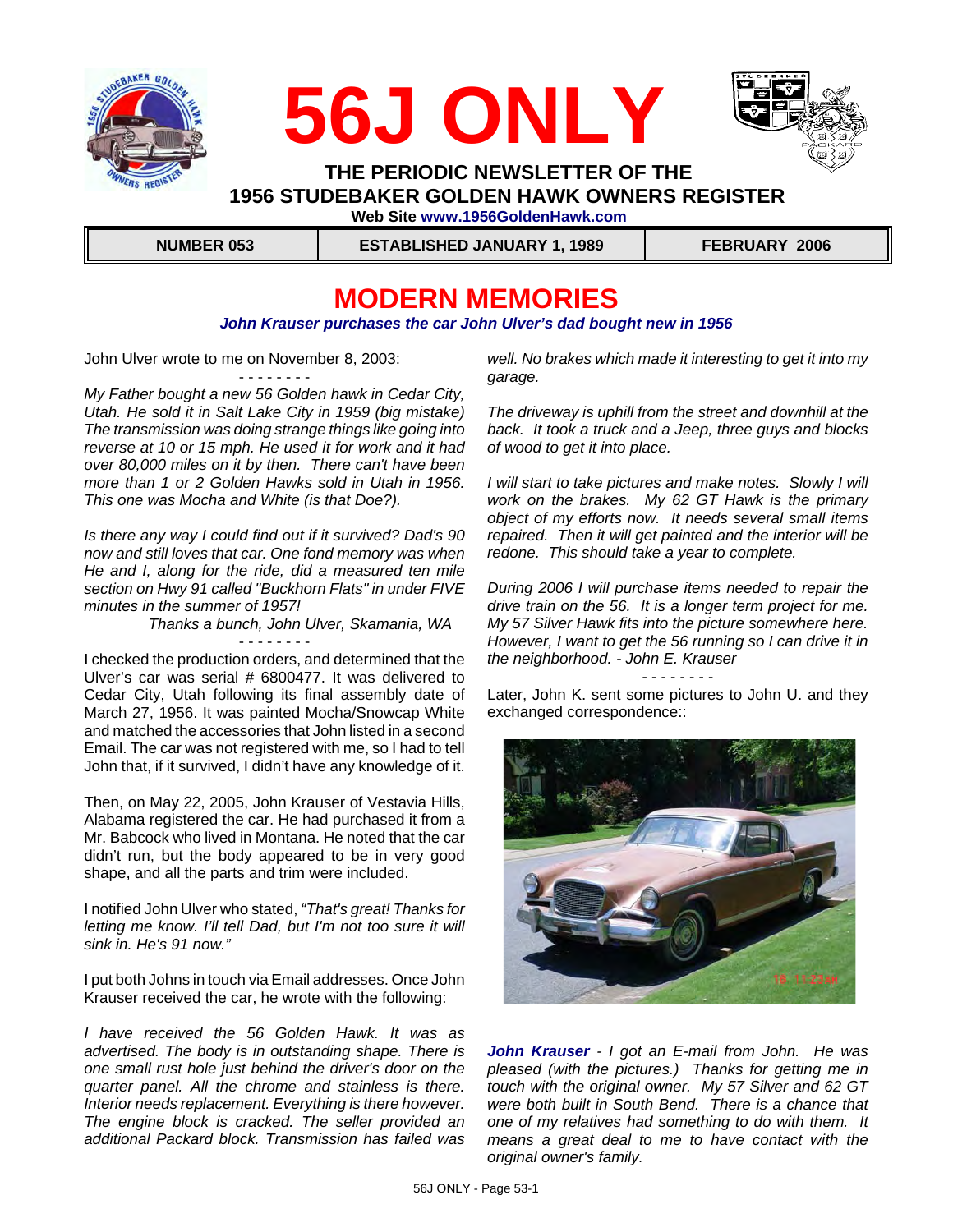*John Ulver - My Mom died Oct. 17th. after years in a nursing home. Dad had pretty much spent his time taking the bus the mile or so to the nursing home to visit her everyday. It soon became apparent his dementia was much further advanced than we'd realized. The good news is, we have him safe and sound on an Alzheimer's unit in Vancouver, WA. It's like a nice hotel in appearance except the doors are locked. No more worry about him getting lost and hurt or eating properly and he is a lot nicer on his medication. He reads, so I'm certain he'll enjoy the pictures.* 

*We're looking forward to sharing the history of his the Golden Hawk with him.* 

- - - - - - - - It is always fun for me to be involved in helping someone find that special car. We've had several stories to tell, and it just adds value to our group.

### **COLLECTIBLE AUTOMOBILE - 56 GOLDEN HAWK STORY**

*George Hamlin admonishes the magazine staff (NOTE: Add Collectible Automobile to the list of those who can't write a story on the 1956 Golden Hawk without mentioning the heavy front end)*

Okay, effective as of lunch today I have read this old canard once too often - and in your December 2005 issue it appears twice yet!

Next staff meeting, could you pass the word around that the 1956 Studebaker Golden Hawk was NOT this nose-heavy monster that the pop culture has made it out to be? That particular uninformed speculation, which never appeared in print in 1956, has been demolished pretty thoroughly several times, most efficiently by Frank Ambrogio in various publications but also by others. Why put the car on the cover and then libel it inside?

There are probably minor variations in weighing technique, like, with or without air cleaner and suchlike, but the Clipper 352 V8 engine used in the Golden Hawk weighed 698 pounds. The Studebaker 289 V8 engine used in the 1957 Golden Hawk weighed 653 pounds and the supercharger 55 more, for a total of 708 pounds if you're keeping score at home. And the optional automatic transmission didn't degrade the handling either; the 1956 Twin Ultramatic was, with its pioneering use of aluminum, the lightest unit in the industry.

And now I'm certain no one will ever put that nonsense into print again, such is the stature of Collectible Automobile in this field.

In case it is of interest, the front springs on the 56 GH vice the 57 GH are:

| 56J std: | 526124 | $(296 \times 1565)$ |
|----------|--------|---------------------|
| 56J HD:  | 526125 | $(340 \times 1565)$ |

| 57H-K7 std: 1539501 | $(280 \times 1565)$ |
|---------------------|---------------------|
| 57H-K7 HD: 526130   | $(375 \times 1565)$ |
| 57H-K7 a/c: 1541867 | (250 x 1655)        |

The load on all these springs is seen to be 1565 lb except for the one with air, and they gave that one an extra 90 lb load rating. The rate (in lb/in) varies a lot but the two standard springs, 526124 and 1539501, are even very close on the rates. The HD spring for 1957 requires a lot more to compress, per inch, than does the HD spring for 1956.

Does this listing do anything to help dispel the idea that the 1956 engine was so much heavier?

### **STUDEBAKER SKYTOP REGISTRY**  *By Paul Warta*

As you may know, we have been working to establish a Studebaker Skytop Registry. We have made good progress, and are pushing to get the word out to as many Skytop owners as possible. Our temporary website is: http://hometown.aol.com/r1skytop/myhomepage/index.html.

I would really appreciate it if you can add The Studebaker Skytop Registry website to your list of links on the '1956 Studebaker Golden Hawk Owners Register'. Of course, we would add your website to our 'Links' page.

I hope you will consider this request. If you have questions, please let me know.

Thanks, Paul

Paul Warta 801 Sedge Garden Road Kernersville, NC 27284 Visit The Studebaker Skytop Registry website at: http://hometown.aol.com/r1skytop/myhomepage/index.html

#### **PACKARD HAWK REGISTRY**  *Suddenly registries are everywhere*

While checking out the Studebaker Drivers Club's web site, I stumbled upon another registry for Packard Hawks. I wrote to coordinator, Mike Williams, to inform him that I had placed a link to the Packard Hawk Registry on the Options page of our web site.

I congratulated him on his web site, and I just had to mention that our group uses the word "register", while he used the word "registry." I also stated that I didn't see a difference in the two words. He replied with the following:

*I must confess I get quite a bit of assistance from Ron Ellerbe of the Jet Thrust Registry. Your message reminds me that one of the things I have intended to do is add a list of the different registers on my site. (See I used both*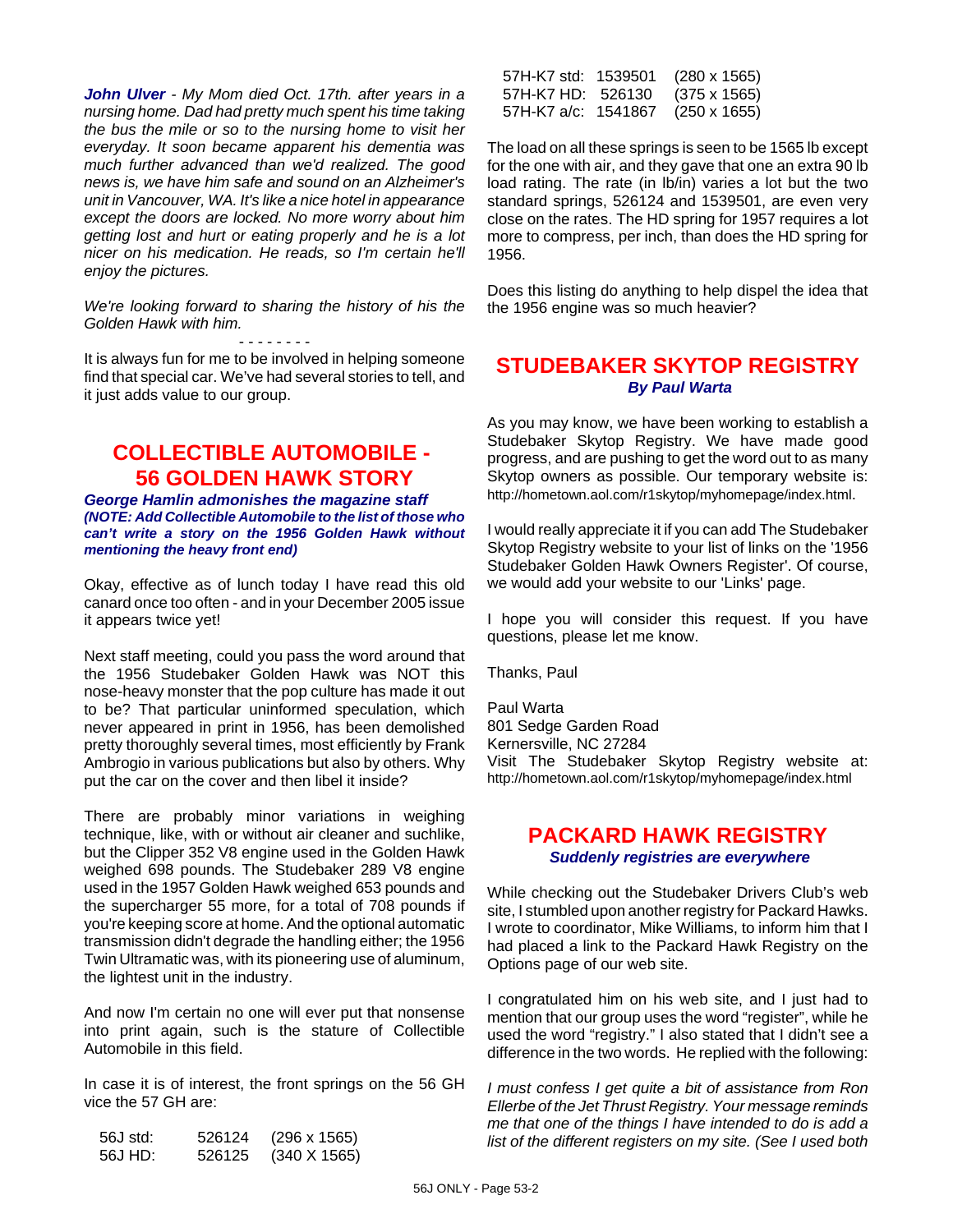*"register" and "registry" ! I think you are right other than "register" has both a noun and a verb form with "registry" is only a noun. I doubt that one is more correct!*

www.StudebakerVendors.com and click on Ultra One Rust Removal System. Either way, you may have to enter Roscoe's code, RCS15, and you're in business.

#### **MYSTERIOUS COWL TAG** *No one has had an answer in 23 years*



The above photo shows the body number plate on my 1956 Golden Hawk, serial number 6032195. As you can see, the left portion shows the normal plate with 56J-K7 on the upper line, and the body number, 2591 on the lower line.

Attached to the right side of the body number plate, is a metallic strip. about 6" long. This strip has some raised<br>lettering on it which reads, "W G KNE GHT". The lettering on it which reads, "W G strip is not secured to the cowl on the right edge, although there is a hole in the strip for this purpose.

Over the years, I have asked many people if they knew what this metal strip and the lettering stood for, but have yet to receive an answer. I've never seen one on any other car. I have seen a little tag which indicated that the particular car had P SEAT, located in this general location.

If anyone has knowledge, or just an opinion, on what all this means, please let me know and I'll share it with the rest of the group.

If your 1956 golden Hawk has a tag, similar to the one shown above, please send me a picture and any other information you may have, and I'll put it in the next issue.

### **RUST REMOVAL SYSTEM**

Owner Roscoe Stelford of Hampshire IL is a distributor for the Ultra One Rust Removal System. This system features include: Non Acid, no fumes, no gloves required, reusable, cleans up with water, and biodegradable.

I've included an ad for Roscoe in the newsletter and on the 56 Golden Hawk web site. I've also added a link on our Studebaker Vendors web site.

You can go directly to their web site at www.weremoverust.com or, just go to our sister site at

# **MAIL BONDING**

**Letters are always welcome. If you need help or can offer advice, share it with other owners. (Edited as required.)**



#### **JOHN BEGIAN September 29, 2005**

I wanted to talk to you about a good information source on Golden Hawks and Studes in general. A guy here named Jack Smith (he was part of the seminar we had at the Detroit meet) worked at S-P from '46-'57. Jack was Hardig's assistant and was at the press release of the '57 GH in South Bend. Jack was involved in many aspects of the company.

After S-P, he went to Chrysler and worked on such things as the Road Runner. He was doing a Road Runner talk at the Mopar Nationals and he mentioned he had read the recent TW article on GH's and had the answer for your question of why the Packard V-8 was used in the '56 GH. He said it was part of a synergy plan by the company to show the bankers that the merger was working and that they should bankroll the upcoming cars, like the Predictor. He said it was part of a road show that S-P did with the banks to secure funding for upcoming programs.

But, it got me thinking. Jack was there during all the GH time, and, if you had any questions about why things were done or whatnot, he would be an excellent source of information. And, at 82, he is still sharp and remembers many things.

So, if you are so inclined, write him at (he has no email):

Jack Smith 3775 Kent Drive Troy, MI 48084 *(NOTE: I wrote to Jack in mid October, but have not, as yet, received a reply - FJA)*

#### **ROSCOE STELFORD September 9, 2005**

Re: Engine Casting Dates: I looked over some of my parts engines and found the following dates cast in the bell housing 4-18-56, 5-3-56, 6-11-56. Jack Vines says he has seen none newer than 12/55. I really do not think any company would forecast and produce a year ahead supply of engines and heads the cost of raw materiel would have been quite an investment plus where do you store that many engine blocks and heads?

Just as a point of interest the 6-56 engine I have is a new complete which has what I think is an AMC oil pan on it so it would seem AMC was still buying engines as of that date.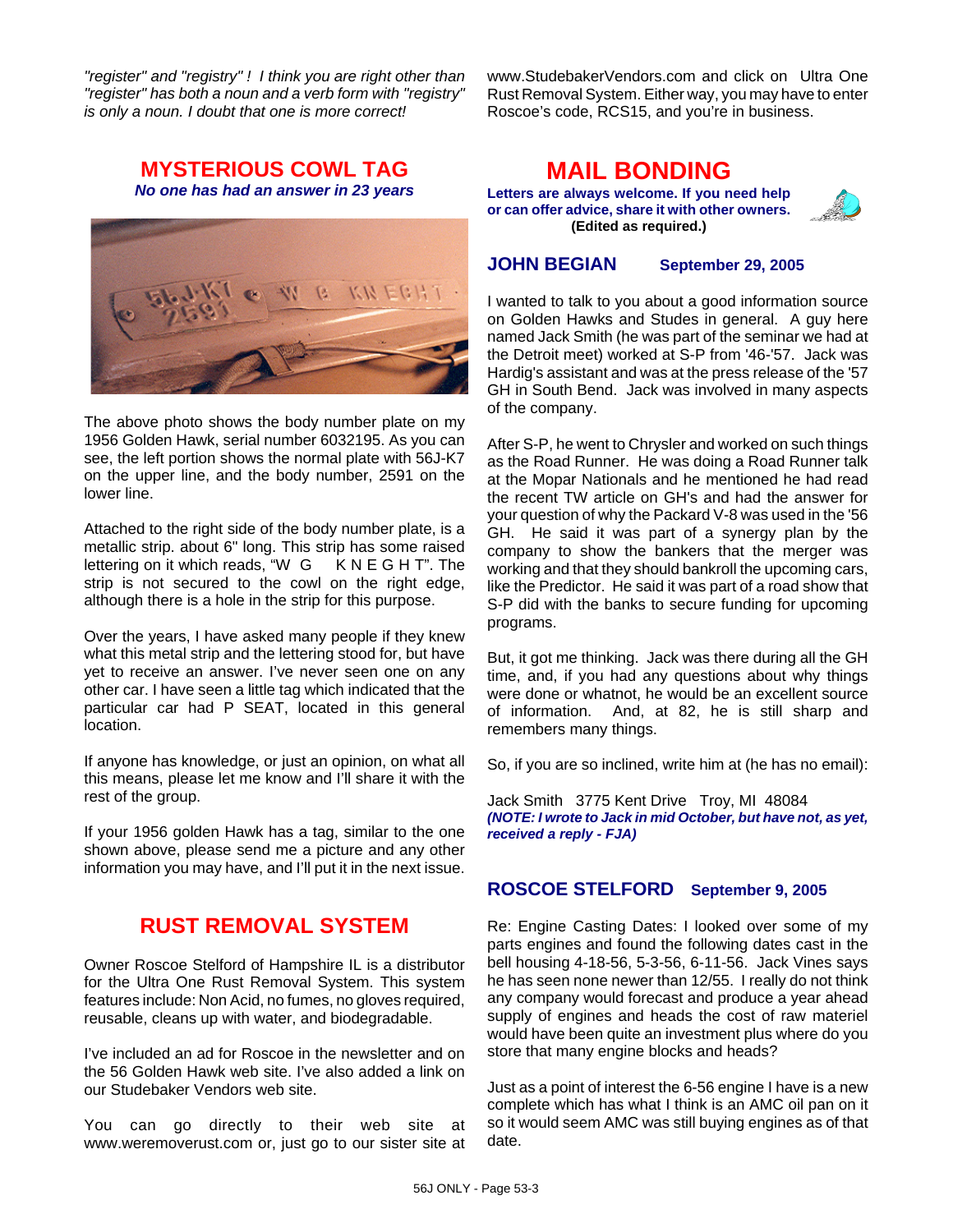#### **WALLACE KIDD November 10, 2005**

I recently purchased a 1956 Golden Hawk and am in the



process of restoration (I guess preservation would be more accurate) - See picture enclosed, just could not see it going to the crusher.

The Serial No. is 6032771 and the motor number is 5622 4591. Apparently it is not the original Packard motor.

The valve covers say "Clipper", the motor block is painted medium green. I really appreciated your 56J article in the June, 2005 issue of TURNING WHEELS.

You noted in the article that there is an oil pump problem that can be easily corrected. On this motor the valve rocker arms and the surface of the valve stems show scoring and considerable wear, a sure sign of inadequate lubrication. I would greatly appreciate any information on this problem and how it can be corrected. Also any suggestions on where to obtain parts and availability.

#### **RAY LAATZ January 05, 2006**

If you search the internet to find the first muscle car, only one is given the nod for being the absolute first, the 1964 GTO, with all the credit for putting a large V8 engine in a mid-size body going to John DeLorean.

The Official Muscle has this to say on the subject: "Strict definition of a muscle car: A muscle car, by strictest definition, is an intermediate sized, performance oriented model, powered by a large V8 engine, at an affordable price. Most of these models were based on "regular" production vehicles. These vehicles are generally not considered muscle cars, even when equipped with large V8s, if there was a high performance model available, it gets the credit, and not the vehicle it was based on: Examples, Buick G.S., Chevrolet Chevelle S.S., Dodge Charger R/T, Ford Torino/Cobra, Plymouth GTX, Plymouth Roadrunner, Oldsmobile 442,Pontiac G.T.O.

That's what, in their own words, THEY consider a muscle car! Can you think of any other car that fits that description exactly and was built 8 years earlier than the oldest one listed, yet is missing from that list?

I have nothing against any of the cars on the muscle car registry list. They're a joy to see on the street, and I have nothing but respect for the people who restore, drive, and love them, But to me, ignoring Studebaker, with all the pioneering work that paved the way shows a lack of research on their part.

Oh well, I guess for the time being we 56J owners will just have to be content knowing our cars were first.

#### **RICHARD ATKINSON January 10, 2006**

Firstly, a 'BIG' thanks to you for sending the tail lights down to my mother's in Boca. They're great. I drove the car on to the truck last Thursday morning and followed the car down to the shop with a box full of parts that came over with the car when I bought her last year. I then had to dash for a plane to Spain.

I still have a very large case full of parts that I purchased from Studebaker Int'l in my living room!! I only had a couple of days in the UK before I was packing my bags and heading to Madrid. My intention is now to catalog all the new parts that I brought back with me (over \$2K's worth!!!), before I place them in a large box and take them down to the shop, which is approx. 25 miles away from my home. I'm planning to take them down over the next couple of weeks as well as sit down with the principal of the Company and make sure that we can work closely together, and try and minimize any down time. I'm hoping that once the momentum gets started, there will be steady progress on the car. If it can be finished this year, that would be a major achievement.

And when there are pics, I'll send some over to you.

#### **GREAT AMERICAN CARS** *1956 Golden Hawk is included*

I was in a bookstore at the mall, on January 2, 2006, and I spotted a book on one of the carts. It was titled, Great American Cars, and featured cars from the very earliest to 2002. The book was published in the United Kingdom by Colin Gower Enterprises, and has an ISBN of 0 681 03141 7.

Of course, I had to check to see if they had the foresight to include our favorite car. The cars were shown in order by year and name. They did include some nice ones including a Chevrolet, DeSoto, Dodge, Packard, and a Cadillac. There may have been others, but I wasn't paying that much attention.



Sure enough, when I got to the "S" car, there was a very handsome Mocha/Doeskin 1956 Golden Hawk. It was immediately obvious that this was a picture of my car. It was taken in 1996 by Mike Mueller, and appeared in his book, *Fifties Muscle, the Dawn of High Performance*.

Well that was certainly a nice way to start the new year. Not only did I find out that someone thinks the 1956 Golden Hawk is one of the Great American Cars, but that my car was the one representing the model.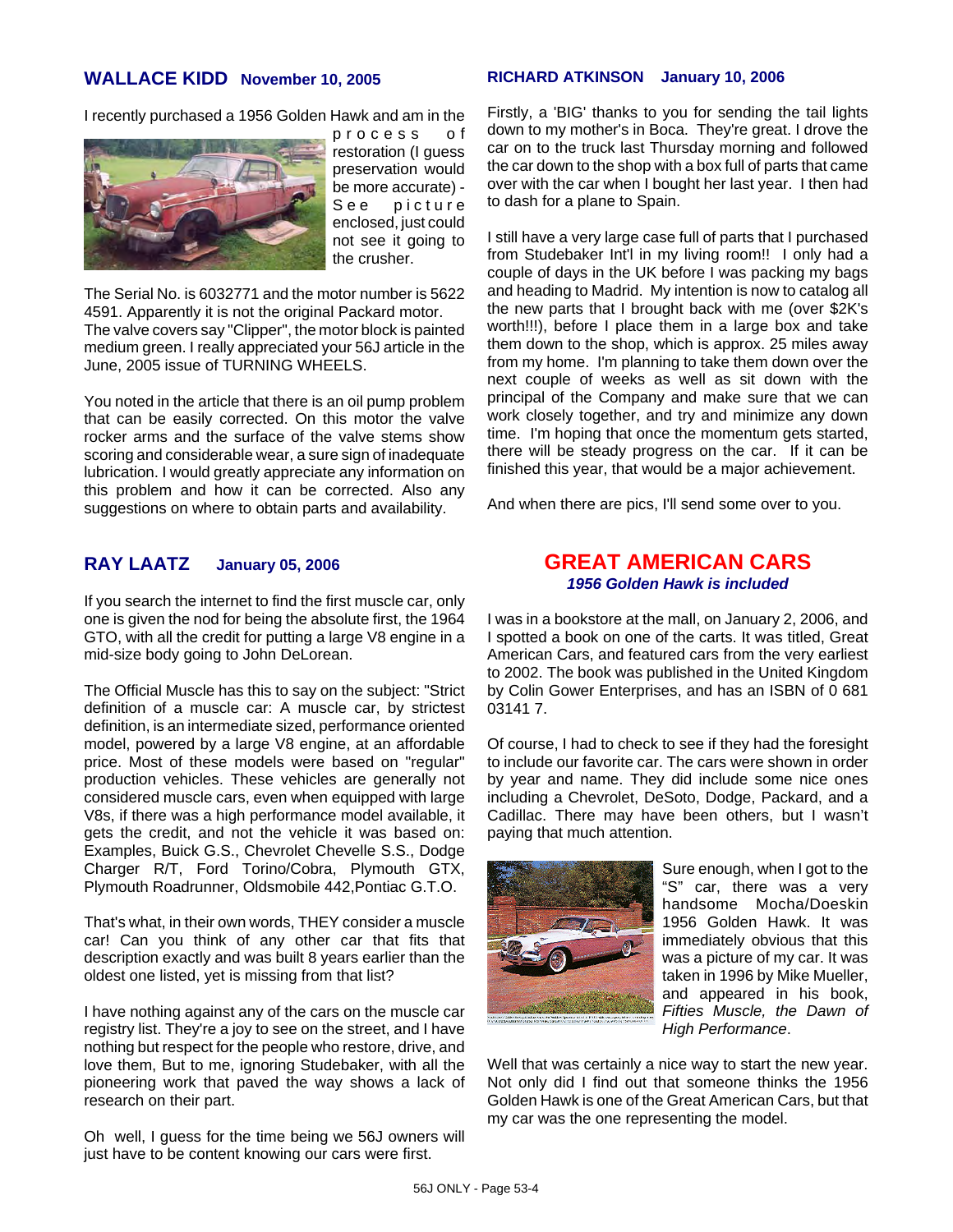# **HERE WE GROW AGAIN**

**Since the newsletter is now posted on the web site, we will no longer print addresses and phone numbers. If you move, please remember me when you send your change of address forms.**

| 452 Frank & Ruthanne Nekvasil<br>Arvada CO | SN 6032455 |
|--------------------------------------------|------------|
| 453 Geoff & Norma Gogle<br>Summerland BC   | SN 6800464 |
| 454 Fernando Soliva<br>Castellon Spain     | SN 6032398 |
| 455 Wallace Kidd<br>Faston PA              | SN 6032771 |

**NOTICE: In lieu of dues, and to help keep my records correct, registration forms are mailed to owners who haven't been heard from for several years. If you receive one, complete and mail it at once or you will be dropped from the mailing list.**

### **SPECIAL "56J ONLY" ITEMS**

**56JONLY MESSAGE GROUP** This group was started by owner Scott Reid in July, 2002. It is a vehicle for owners and fans to exchange ideas. It is not officially a part of the 1956 Studebaker Golden Hawk Owners Register, but it certainly adds another dimension to our group. Just go to our web site and click on *56JONLY Message Group*, and follow the instructions to sign in or join. **NOTICE:** I rarely visit the group. If you want to contact me, or to include something in the newsletter, you must send it to me directly. You can do so through the 56SGHOR web site. NEVER write to me at the Yahoo email address.

**56J ONLY, ELECTRONIC VERSION** The "E" version of the newsletter is in color, and undamaged in transit. If you would like to receive the newsletter electronically, and save me a buck, just let me know and send your Email address. I will send you a notice whenever the latest version is posted on the web site. You can read it, download it, and/or print it at your leisure.

# *WHEEL ESTATE*

**Due to our infrequent printing schedule, many ads may be quite old. Please let me know if the transaction has been completed.**

**Wanted:** Parts for Ultra-matic, front yoke #0847-1, the filler tube #0811-50 and the dipstick #0811-54. Walter Kunz 277 Main ST. #8, East Aurora, NY 14052. Phone # 716-655-9517 Wgkunz@aol.com (10-2005)

**For sale:** I have 1956 Golden Hawk with a ground up restoration started. The chassis has been stripped and completely restored the body has been completely restored and painted. It had very little rust but all was repaired before painted. This was originally an Arizona car. It has less than 70000 miles, needs to be completed. I have the original 352 Packard engine with an automatic trans. Power steering and brakes. The interior is missing except the seats and dash which need to be repaired. Most of the chrome has been replaced or rechromed and the front and rear bumpers do need to be repaired. I do have many extra parts such as extra front and rear glass and many extra handles and chrome parts. I seek 14,000 for the car it is located close to Nashville Tennessee. Thanks, Billy Stallings 615-481-6941 thespaguy@thespaguyinc.com I do have pictures if desired. (09-2005)

**Wanted:** 1956 Studebaker Golden Hawk starter Auto-Lite MDF-6008 for Packard 352 V8. NOS or rebuilt. Call Philippe 847-295-5185 or email philippe.hans@alberthans.com. (05-2005)

**For sale:** Have 56J parts for sale. Distributors, intake manifolds and water pumps w/ correct casting dates, carbs, hydrovac units and power steering pumps. A few other Studebaker parts available also. These are good used parts saved from my grandfather's Studebaker dealership in Fairport N.Y. Contact me, Timothy Richards, with requests at richardt@bloomington.in.gov (03-2005)

**Wanted:** "Packard" grill crest (emblem) # 391375. Fits 1948-1950 models W/fasteners. Also part No. 29326P (bullet) ornament, radiator grill panel for 1951 Studebaker. Also # 293310 ring radiator panel ornament, prime, for same W/fasteners. NOS, excellent please, to match quality of parts I now have. Don Girvan, 273 Shediac Rd., Moncton N.B. Canada E1A 2S5. (02-2005)

**Wanted:** Looking to find lower aluminum molding for drivers side rear fender for 56-J. Does not have to be nos, just no pitting or deep gouges please. Hope you can help. I need this one piece to complete a set. Jim Kranak jimmijim8@yahoo.com Ph. 304-723-5253 (11-2004)

> **For sale: Exhaust extension PN AC-2754** Originally available on 1956 Hawks and station wagons. Chrome finish. Dresses up tailpipe and prevents gasses

from marring car finish. \$65.00 ea. **1-104 Oil Filter Decal** \$6.00 ea. **1-083 Valve Cover Decal** (2 required) \$6.00 ea. All items plus 10% shipping. Studebaker International, 97 North 150 West, Greenfield IN 46140-8562, 317-462-3124, FAX 317-462-8891, Website: www.studebaker-intl.com

Email: info@studebaker-intl.com (08-2004) *(Prices subject to change)*

**For sale: Reproduction trunk escutcheon** for 1956 C-K cars, \$75.00. Myer's Studebaker Parts 130 Main St, PO Box 276, Duncan Falls OH 43734. Phone 740-674-4897, FAX 740-674-7170, Email spookys@1st.net or Visit our web site at www.myersstudebaker.com (03/2004)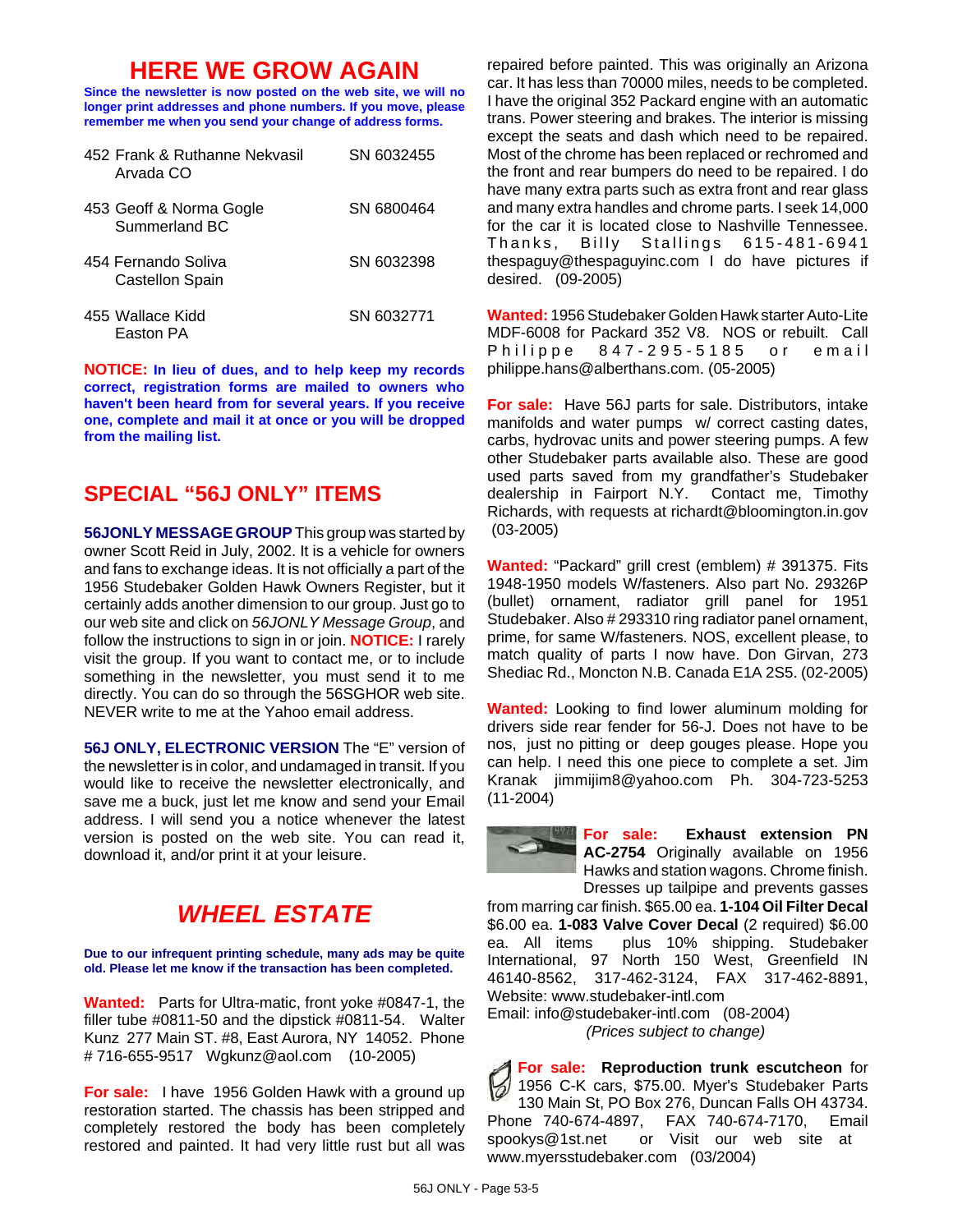#### **Ultramatic Transmission Shift Indicator**.

Bill Glass, 18 Lorenz Dr, Valhalla NY 10595. \$40.00 + S/H Die-cast Metal, with a clear casting, and indented letters pre-painted from the rear. 914-761-5788 or BondoBill1@aol.com (02-2004)



**Wanted:** Packard V8 forged crankshaft. Also, information and experiences from any members who have used or even seen a forged crankshaft. Jack Vines, Packard V8 Ltd. 3227 E. 28th Avenue, Spokane, WA 99223 PackardV8@comcast.net (01/2004)

**For sale:** 1956 Golden Hawk used parts & literature: #403502 pressure plate \$50.00, #461543 bell housing \$150.00, # 440529 flywheel \$100.00 #473176 clutch plate\$40.00, #6403546 clutch release lever & ball stud \$35.00, #465306 release bearing \$20.00. \$350.00 for all. Can have clutch plate & pressure plate rebuilt for additional cost. # 440893 intake manifold \$35.00.#1312185 hood ornament \$75.00. # 1312079 lower grill molding chrome \$35.00.# 440842 timing chain \$20.00. #440843 timing gear \$20.00. #440841 crank sprocket \$20.00.Packard Delco starter motor with solenoid \$75.00. Small folder of entire 56Stude auto line \$20.00. Large folder of 56 auto line \$35.00. Large folder of only 56 Hawk line \$35.00.56 Golden, Sky & Power Hawk F fender chrome strip #1312503 good cond \$30.00. 56 Golden, Sky & Power Hawk door chrome strip # 1321106 good cond \$25.00 ea. Will trade some of above for 56J power brake unit (hydrovac). Shipping extra. John Raises email: avantijohn@yahoo.com (10/2003)

**For sale:** 1956 Golden Hawk in Original Mocha/Doeskin, standard trans, dual carbs. Beautiful restoration, \$25,000. Call Ken Huggins, Columbia SC 803-296-5789 (07/03)

**For sale:** 1956 Golden Hawk Ultramatic \$12,500. Family Auto Sales, Inc., 3300 25th Ave., Gulfport, MS, 39501. Tel 228-864-8220, Fax 228-868-3883. (02/2003)

**Wanted:** Column gear selector shaft upper bracket 1539833 for Ultramatic w/power steering. This is the part right below steering wheel and has detents for trans selector lever. Good used is fine. Thanks, Kendall A. Gibbs MD, lebaron41@yahoo.com 401-247-2015 (04/2003)

**Wanted:** Shift Rods and shift levers for T-85 trans. Part #'s 1540179 and 1540207 shift rods and 1539603 and 1539601 shift levers. These parts are for a non-power steering car. Please call Randy at (856)358-7585 or e-mail R6Stude12@msn.com (10-2002)

**For sale**: solid 56J body, doors, rear fenders, all trim, tail light lens-perfect. One set of NOS side grills, Good hood, excellent trunk, stainless trim, glass, tachometer, sending unit, clock, dash face plate, glove box door, 4 barrel carb, 3 spd overdrive trans, bell housing, clutch, pressure plate, linkage, restored window flippers right and left, fins, roof belt molding, interior roof plastic bands and steel holders and brake drums. Other STUDE parts available. Dwayne Jacobson, 2620 Lakeview Dr, Junction City, WI 54443. 715-341-9470 or studebaker@g2a.net



1956 Golden Hawk 1:72 scale model diecast. Pick from any of the standard 1956 colors. \$70.00 + \$5.00 S/H. Shrock Body Shop, 3999 Tyrone Pike, Coalport PA 16627. (04/2004)

www.shrockbrothers.com/72nd\_scale.html

**For sale: 1956 Sky Hawk and Golden Hawk headliner trim bows.** One set consisting of 3 pieces with ends tapered. \$110.00 per set (includes shipping). Myron McDonald, 417-678-4466 or 417-678-2631, email pmeyer@hdnet.k12.mo.us (02/2000)

**For sale: Reproduction Tail Light Lenses** 1956 C-K part# 1312694, \$49.00 ea. Chuck & Chris Collins, 2410 W Freeway Lane, Phoenix AZ 85021, 602-995-5311, FAX 419-858-5900, Email chuck@studebakerparts.com. On the web at :www.studebakerparts.com

# **1956 GOLDEN HAWK SERVICES**

**Ultra One Rust Remover**: Non Acid Product. No fumes, no gloves required, reusable product, cleans up with water, biodegradable, easy to use. Does not affect rubber, gaskets, seals, decals or stickers, plastics, most paints. DISSOLVES RUST ONLY

WWW.WEREMOVERUST.COM **Code RCS15** For a brochure call 847-464-5119 or write to Roscoe Stelford 15N119 Reinking Rd Hampshire IL 60140 or stelfordsinc@aol.com (12/2005)

**Tachometer Service:** I can repair most tach sending units and I rebuild sending unit to tachometer cables. Also have NOS and used 56J parts. Brent Hagen, 6220 SE 55th Ave, Portland OR 97206-6800, phone 503-771- 0604. ghawk352@effectnet.com (06/2005)

**Ranco Heater Valve Repair**. Your heater valve/s repaired or will send you a rebuilt one. I must have your old rebuildable core. It must be the same type you are ordering



because I do not have a lot of cores. If you not have a valve and there is a \$50.00 core charge. These valves are very hard to find. Valve or rebuild - \$65.00 Price includes return postage. Downeast Studebaker, 314 Rosewood Rd. Goldsboro, NC 27530 919-734-7755 e-mail: sanjim76@earthlink.net (02/2005)

**Recast Steering Wheel PN 1540647,** white, 17", just like the original, includes the four rings around the ribbed area. \$575.00 + \$25.00 S/H. Shrock Body Shop, 3999 Tyrone Pike, Coalport PA 16627. (04/2004) www.shrockbrothers.com/steering\_wheels.html

**New AC pulley** for adding air conditioning to your 1956 Golden Hawk. Aluminum pulley, \$250.00 + \$20.00 S/H.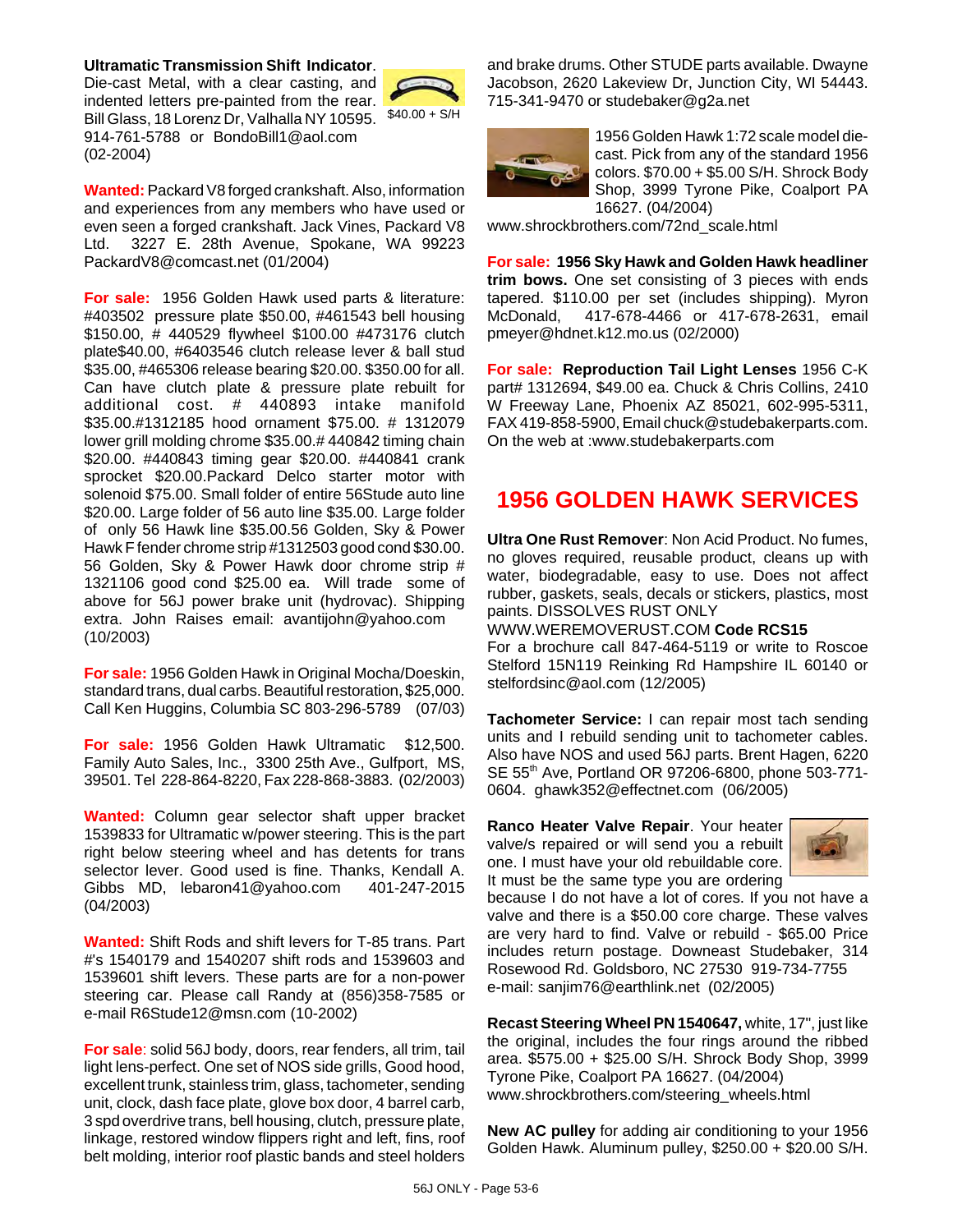Richard Quinn 20026 Wolf Rd. Mokena, IL 60448. rtq11@aol.com

**Electronic Ignition Modules** for your 1956 Golden Hawk. Use the tachometer sending unit with the points system. John Brooks, 1821 Ft Worth Hwy, Weatherford TX 76076, Tel 817-594-0840. www.studebakerfarm.com or Email to studefarm@yahoo.com.

#### **Packard V8 Cam Retainer Plate and Cam Spacer**.

Toward the end of V8 production, Packard redesigned these pieces to raise oil pressure and stop lifter noise. If you are rebuilding a 56J V8, you MUST replace the original parts with these two pieces, however, until now, you would have had a problem, as they were No-Longer-Available from any vendors known to us. We needed parts for our engines, so made some on a CNC mill in A2 Heat Treated Tool Steel. As a favor to club members, we will make the set available for \$75, shipping included. They will be the most beautifully finished part on your engine. Packard V8 Ltd. 3227 E. 28th Avenue, Spokane, WA 99223, email PackardV8@comcast.net We prefer PayPal, cashier's check or money order. (02/2004)

**Ultra400 Automatic Transmission Conversion** for your 1956 Golden Hawk. Enjoy the difference and confidence. No puking overflow. More power to the wheels. For more information  $\angle$ contact: Jack Nordstrom, 4975 IH-35 South, New Braunfels TX 78132.



**Rebuilt 56 Golden Hawk fuel pumps**, both Carter and AC Delco, \$75 exchange (I must have your old fuel pump, or a \$50 core charge). Add \$10 for shipping. Gary Capwell 3441 Sandringham Dr. N.E. Salem, Oregon 97305, Phone 503-365-3296 Email mocha56j@comcast.net (01/00).

**Rebuilt Packard water pumps** for sale \$95, plus \$10.00 for shipping, no core charge. Contact Brent Hagen, 6220 SE 55th Ave., Portland, Oregon 97206-6800. Phone: 503-771-0604. E-mail: ghawk352@effectnet.com

**Transmission Puke kit-II**: Stop that fluid from belching out the dip stick tube on start up. \$5 ppd. Mail check to Brent Hagen, 6220 SE 55th, Portland, OR 97206-6800

**1956 Golden Hawk Window Price Sticker**: The design is based upon the general design of stickers which were actually done during the period 1959 thru 1966. Send \$40 along with serial number and options/accessories which were originally on your car (a copy of the production order would be very helpful.) If your car has been repainted and options/accessories added or deleted

and you want the sticker to reflect the car as it is now just include the information. I have all of the prices. Questions, telephone 708-479-2658 or

| THE STUDEBAKER<br>GOLDEN HAWK |   |
|-------------------------------|---|
|                               |   |
|                               | ٠ |
|                               |   |
|                               |   |

# **56J CLUB ITEMS**

*ALL PROCEEDS HELP MAINTAIN THE REGISTER Items can be ordered on-line*

**1956 STUDEBAKER GOLDEN HAWK PARTS CATALOG.** 320 pages. Includes specifications, part numbers, illustrations, indexes, utility items, and accessory codes, and a list of service bulletins (add \$15.00 foreign S/H).



\$38.00

 $=$  1956 **STUDEBAKER** 

**1956 STUDEBAKER GOLDEN HAWK AUTHENTICITY GUIDE.** Documents most of the quirks with 30 color photos and all decals shown. The guide is divided into sections covering the engine, exterior, interior, trunk, paint and accessories (add \$13.00 foreign S/H)

#### **1956 STUDEBAKER MANUALS ON CD**

The Parts Catalog, Authenticity Guide, 1956 Car Owners Manual, 1956 Accessories Catalog, and the Warner Overdrive Manual in PDF format, viewable with Adobe® Acrobat® Reader (included).



\$22.00

**GOLDEN HAWK** THENTICIT<br>GUIDE

#### **56J ONLY NEWSLETTERS ON CD**

All the back issues, up to the current one, in PDF format, viewable with Adobe® Acrobat® Reader (included).



**1956 STUDEBAKER GOLDEN HAWK PRODUCTION**

**ORDERS ON CD** The complete set of all 4073 Production Orders for 1956 Golden Hawks, produced directly from our data base. PDF format, viewable with Adobe® Acrobat® Reader (included).



\$11.00

\$3.50

**COPY OF THE ORIGINAL PRODUCTION ORDER** for your car. Directly from microfilm, so only mistakes are those made by Studebaker. Send serial number. \$12.00

| ⊂<br>DECALS(-TAGS-PATCHES-PATCH 4-1/2"    |   |
|-------------------------------------------|---|
| x 2-1/2" Can be sewn or glued to a cap or | U |
| chirt. Bod on white bookaround            |   |







| OIL FILLER CAP, blue/buff                        | \$3.00. |
|--------------------------------------------------|---------|
| OIL BATH, yellow/black                           | \$4.00. |
| SEAT BELT, red/black/white (need 2) ea.          | \$3.00. |
| <b>GENERATOR FIELD TERMINAL TAG, red</b>         | \$1.50. |
| <b>TACHOMETER SENDING UNIT TAG, red</b>          | \$3.00. |
| <b>CLUB ROSTERS</b> (send SASE, owners only)     |         |
| All items are available on-line at the 56J Store |         |
| <b>Make checks payable to Frank Ambrogio.</b>    |         |